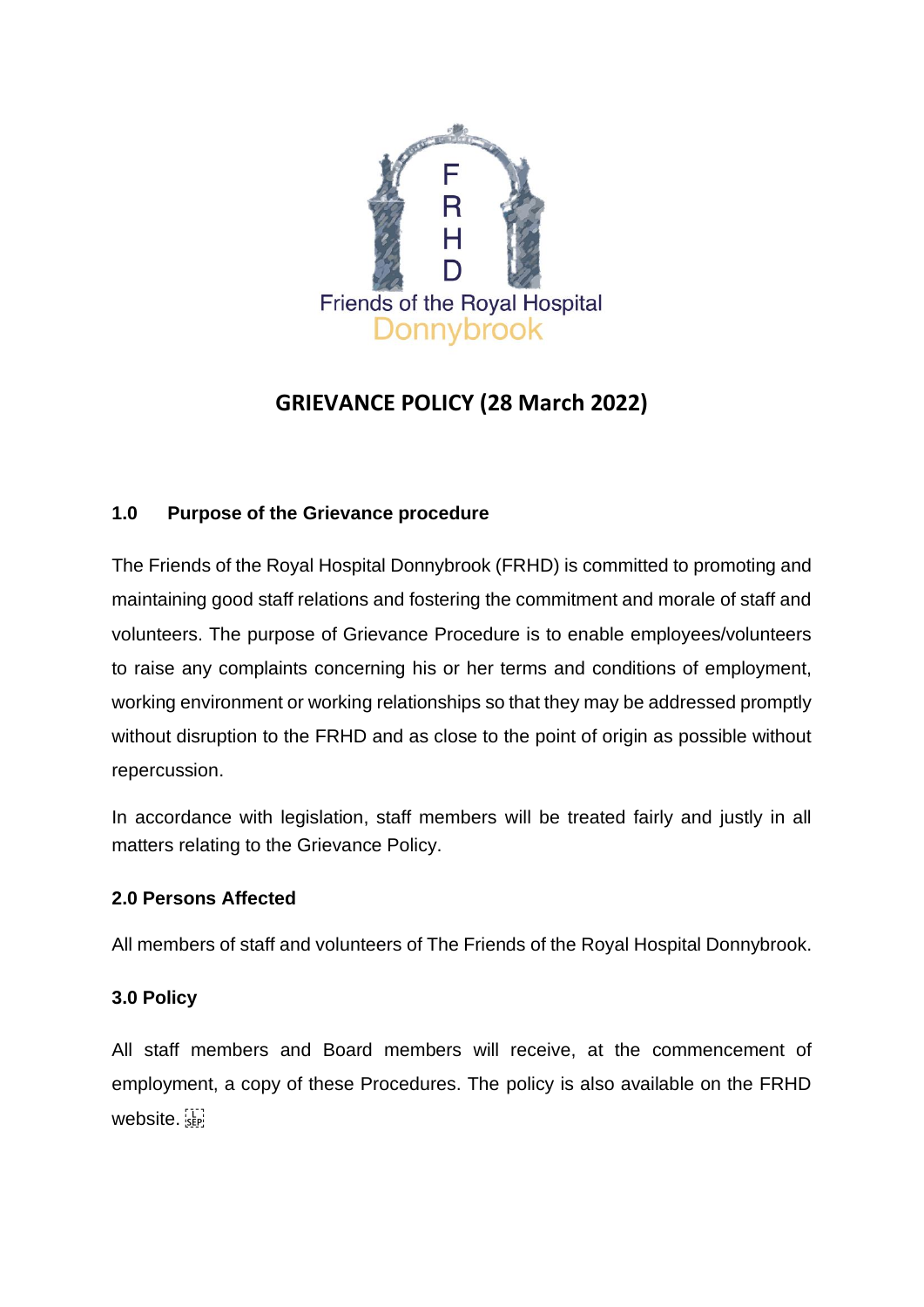Staff members/volunteers will be treated fairly and justly. Regardless of the outcome, a staff member will not suffer any repercussions in any way for making a complaint or raising an issue.

The staff member/volunteer should raise complaints on an informal basis in the first instance before invoking the formal grievance procedure.

Every effort should be made to address the complaint quickly and fairly and at the lowest level possible at which the matter can be resolved.

Every effort should be made to expedite matters under this policy.

The policy provides a comprehensive method of the resolution of grievances. In the norm issues raised under it will be processed in accordance with the principles of full consultation and agreement during the process or following third party recommendation. In the event of a grievance arising and where an employee/volunteer is working under protest a meeting with a Board member will be held within five working days of the request being received. Where the matter remains unresolved following this meeting the issue may be referred to a third party as a priority.

The grievance hearing should not be used be used as an opportunity to address shortcomings in the employees/volunteers work standards, conduct or attendance.

## **4.0 Definition of Grievance**

A grievance may be defined as a complaint which an employee/volunteer has concerning his or her terms and conditions of employment, working environment or working relationships. This procedure covers individual and collective grievances. The type of issues which are appropriate for referral under this procedure include

- $\square$   $\square$  Allocation of work  $\overline{\mathbb{R}}$
- $\square$   $\square$  Assignment of duties  $\overleftrightarrow{\text{sep}}$
- $\square \square$  Granting of all forms of leave.
- $\square$   $\square$  Access to training and courses.
- $\square$  Health and Safety issues.  $\overline{\mathbb{R}}$
- $\square \square$  Conduct of disciplinary proceedings.
- $\square$  Relationships with work colleagues.
- $\Box$  This list is not exhaustive.  $\frac{1}{155}$  is  $\frac{1}{155}$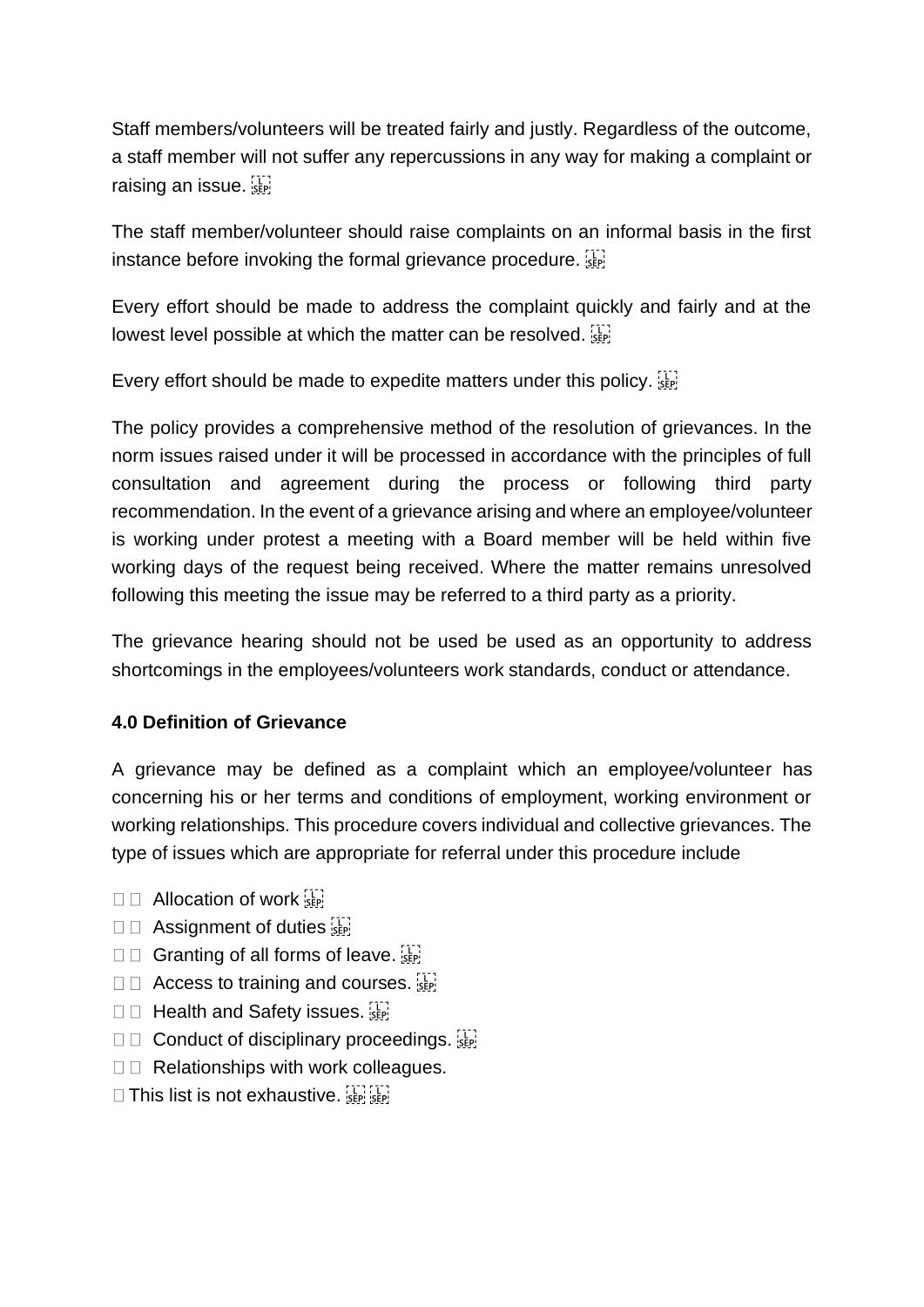#### **5.0 Responsibilities**

#### Staff/Volunteer

Staff must familiarise themselves with the content of this policy and seek clarification of any points that are unclear and must comply with the contents of this policy. Volunteers can access the policy, if required, from the website.

#### Board Members

Board members must familiarise themselves with the content of this policy and seek clarification of any points that remain unclear. They must ensure that all staff are familiar with policy and that a copy of the Policy is accessible to volunteers on the website.<sup>[1]</sup> They must ensure that any issue raised under the policy is dealt with speedily and appropriately and in line with agreed policy.

#### **6.0 Grievance Procedure**

#### *Pre-Procedure Stage - Informal Discussion*

Many routine complaints are capable of resolution on an informal basis. Initially the staff member/volunteer should raise the issue informally with the person to whom (s)he reports. This person should take notes of the grievance solution proposed.

If the matter at issue is with the person to whom the staff member reports, the staff member may discuss the matter informally with the next appropriate person in authority (e.g. alternate Board member).

If a positive outcome is not achieved the matter may be progressed through to Stage One

#### *Stage One*

A staff member/volunteer should refer an issue (not resolved at informal discussion) to an alternate member of the Board of the FRHD. A meeting will be arranged to consider same as soon as possible (and not later than seven working days following receipt of the complaint).